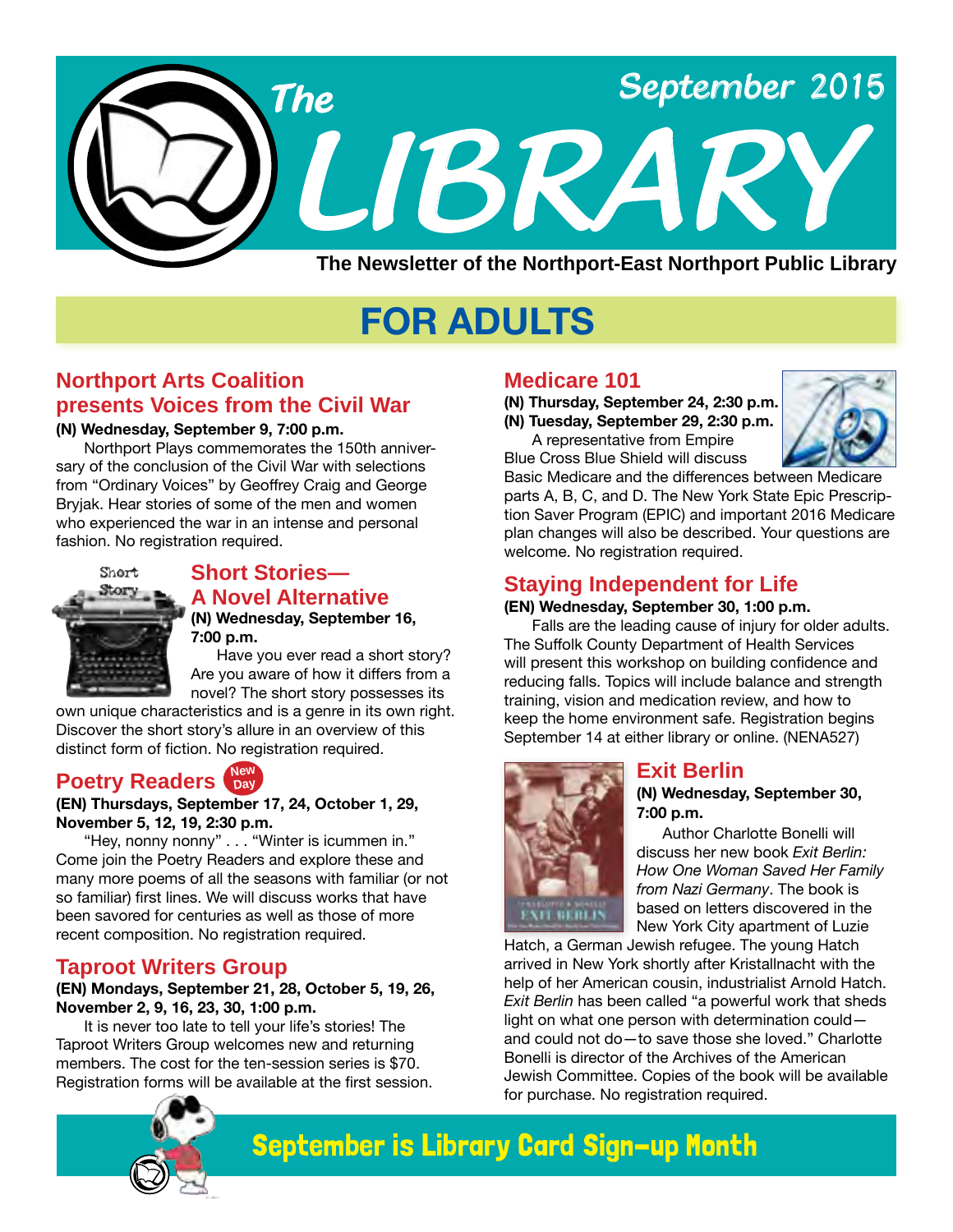



### **Introduction to eBay**

#### **(EN) Thursday, September 10, 7:00 p.m.**

Learn how to buy and sell items using eBay, the online auction website. Topics will include creating an account, checking reliability of sellers and buyers, online safety, and much more. No registration required.



#### **(N) Thursday, September 10, 2:00 p.m.**

Join our afternoon group for a discussion of *The Orphan Train*  by Christina Baker Kline. Copies

of the book will be available at the Northport Library Circulation Desk.

# **Truth Be Told**

**(N) Thursday, October 1, 7:00 p.m.**

Our nonfiction book group will discuss *The Men Who United the States* by Simon Winchester. Copies are available at the Northport Library Circulation Desk.

# **Short Story Central**

**(N) Tuesday, October 6, 7:00 p.m.**

A new season of Short Story Central begins with a discussion of stories from *Nothing Gold Can Stay* by Ron Rash. Please pick up your copies of the stories at the Circulation Desk beginning September 8.

# **Introduction to Photoshop**

**(EN) Wednesday, October 7, 7:00 p.m.**

Become an instant graphic artist with Adobe Photoshop. Learn how to size, shape, color, filter, and re-touch your digital photos. For intermediate and advanced computer users. Registration begins September 23 at either library or online. [\(NENC170\)](http://alpha2.suffolk.lib.ny.us/search/?searchtype=X&SORT=D&searcharg=nenc170&searchscope=43)

# **Introduction to Microsoft Access**

#### **(EN) Wednesday, September 16, 7:00 p.m.**

Learn the basics of database design and management including planning and defining a database, understanding fields, records, tables, queries, and more. For intermediate and advanced computer users. Registration begins September 2 at either library or online. ([NENC183](http://alpha2.suffolk.lib.ny.us/search/?searchtype=X&SORT=D&searcharg=nenc183&searchscope=43))

# **How to be an eBay Seller**

# **(N) Monday, September 21, 7:00 p.m.**

Learn the basics using an eBay seller's account. Topics include setting up a seller's account, item descriptions, attaching photos, and determining item costs. Prerequisite: familiarity with eBay. No registration required.

# **SeniorNet: Google Docs**

### **(EN) Thursday, September 17, 4:00 p.m.**

Google Docs is a free group of applications in which documents and spreadsheets can be created, edited, and stored online in the cloud or downloaded to your computer. See a demonstration of Google Docs for word processing and spreadsheets. No registration required.

# **SeniorNet: Windows 10**

#### **(N) Wednesday, September 30, 4:00 p.m.**

Join us for a demonstration of Windows 10, Microsoft's newly released operating system for computers, tablets, and smartphones. Learn about key features as well as how to upgrade your current operating system. No registration required.

#### **Intermediate Microsoft Access (EN) Monday, September 28, 7:00 p.m.**

In this more advanced workshop you will learn about working with tables, forms, queries, filters, and searches. Prerequisite: Introduction to Microsoft Access. Registration begins September 14 at either library or online. [\(NENC185\)](http://alpha2.suffolk.lib.ny.us/search/?searchtype=X&SORT=D&searcharg=nenc185&searchscope=43)

# **FOR ADULTS**

# **Blood Pressure Check**

**Wednesday, September 2, (N) 9:30-10:30 a.m. (EN) 11:00 a.m.-12:00 noon**

Did you know that a nurse from the Visiting Nurse Service is available at both library buildings to provide a free blood pressure check on the first Wednesday morning of each month? No registration required.

# **Medicare Counseling**

#### **(N) Tuesday, September 15, 9:30-11:30 a.m. by appt.**

A volunteer from the Health Insurance Information Counseling & Assistance Program (HIICAP) will provide individual counseling to answer your questions about Medicare and supplementary insurance. Registration begins September 1 at either library or online. [\(NENA528\)](http://alpha2.suffolk.lib.ny.us/search/?searchtype=X&SORT=D&searcharg=nena528&searchscope=43)



# *One-on-One Technology Help*

Did you know that you can make an appointment with one of our Librarians for help with specific questions about your personal computer and devices? Please contact the Reference Desk to make an appointment.

- 3 -

# **Defensive Driving**

**(EN) Thursday, September 17 & 24, 7:00-10:00 p.m. Fee: \$36**

Applications for this point/insurance reduction course are available August 24 at both libraries.

### **(N) Saturday, October 3,**

**9:00 a.m.-3:30 p.m. Fee: \$36** Applications are available September 3 at both libraries.

**Defensive Driving**

# **AARP Smart Driver Course (EN) Tuesdays, September 29**

# **& October 6, 6:00-9:00 p.m.**

. . . . . . . . . . . . .

Registration begins September 5 at the East Northport building only. [\(NENA529\)](http://alpha2.suffolk.lib.ny.us/search/?searchtype=X&SORT=D&searcharg=nena529&searchscope=43)

AARP's course promotes safe driving and helps older drivers maintain their skills. The fee is \$20 for AARP members (\$25 for non-members), payable to AARP by *check or money order only* at registration.

#### **Let's Talk: English Conversation (EN) Fridays, September 4 & 18, 7:00 p.m.**

# **English Language Learning**

 Practice your English with our informal conversation group. No registration required.

# **Quick Reads**

#### **(EN) Friday, September 25, 7:00 p.m.**

This informal reading group is designed for intermediate English language learners who would like to expand their vocabulary and strengthen their reading and comprehension skills. Please pick up this month's reading selection and worksheet at the Circulation Desk.

# **FOR ADULTS**

When we volunteer our time and talents we improve the lives of others, strengthen our community, connect with one another, and transform our own lives. Come to the Library's **Volunteer Fair** and speak with representatives from local organizations that are actively seeking volunteers. No registration required.

## **(N) Wednesday, October 7 4:00-6:30 p.m. Volunteer Fair**

#### **(N) Fridays, October 2, 16, 30, November 6 & 20, 10:00 a.m.**

How and why have historians differed in their interpretations of the Civil War? What would it have taken for the South to win? Did Reconstruction fail? Why is the Civil War still relevant today? Join Michael D'Innocenzo of Hofstra University for a provocative discussion of the events and issues that are still being debated 150 years later.

Professor D'Innocenzo is the The Harry H. Wachtel Distinguished Teaching Professor for the Study of Nonviolent Social Change and a founding member of the Hofstra Center for Civic Engagement. No registration required.

> *Please see the back page for details on upcoming Library trips.*

#### *Woman in Gold*

**(N) Friday, September 4, 2:00 p.m. (EN) Friday, September 11, 2:00 p.m.**

A Jewish refugee (Helen Mirren) takes on the Austrian government to recover her family's art. Rated PG-13. 109 min.

#### *Aloha*

**(N) Friday, September 18, 2:00 p.m. (EN) Friday, September 25, 2:00 p.m.**

Bradley Cooper plays a military contractor torn between two loves. Rated PG-13. 105 min.

# **Friday Movies for Adults**

. . . . . . . . . . . . . . . .



# **An Afternoon with Laurel & Hardy**

**(N) Sunday, October 4, 2:00 p.m.** One of the world's most popular comedy teams, Stan Laurel and Oliver Hardy appeared together in

**THE STATE OF STREET** 



more than 100 films and they continue to provide countless laughs for all who watch their films today. Join Larry Wolff of the International Laurel and Hardy Appreciation Society as he explores the lives of this great comedy duo and shows some of their funniest short subjects including *Two Tars* (a silent classic) and their Academy Award winning *The Music Box*. Enjoy a memorabilia display and be prepared for fun! No registration required.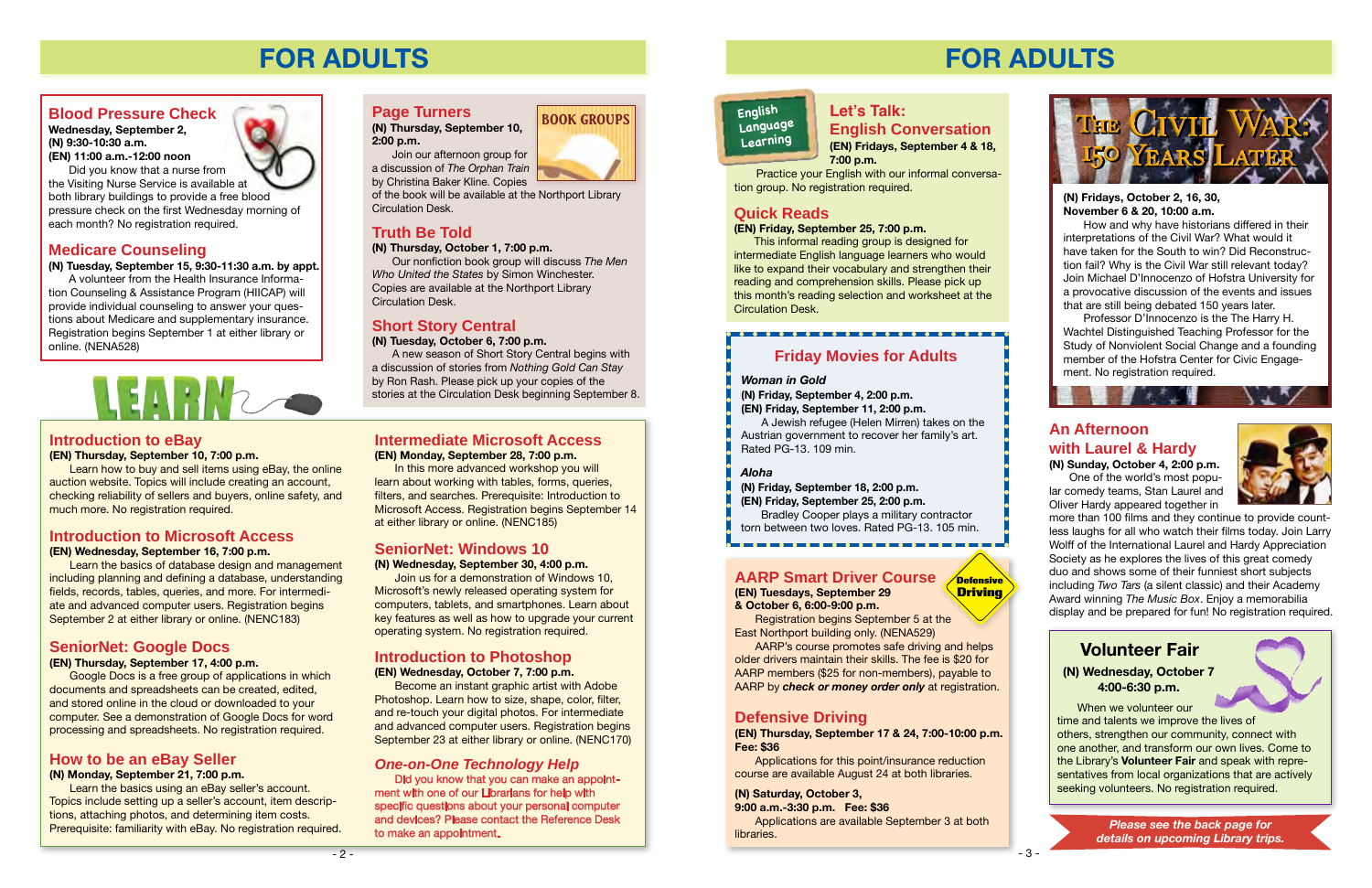# **FOR CHILDREN**



**Registration for the following series programs begins September 3.** *(one series program per child please)*

Children listen to stories, sing songs and rhymes increase vocabulary and letter knowledge, and partici in hands-on activities to recreate the narrative element the story. (30 min.)

|                        | <b>Programs for families</b>                                                                                                                                                                                                                                                                                                         |
|------------------------|--------------------------------------------------------------------------------------------------------------------------------------------------------------------------------------------------------------------------------------------------------------------------------------------------------------------------------------|
| rful.<br>) $min.$      | <b>Sing &amp; Play</b><br>Children 1-3 years with adult; siblings welcome<br>Sing songs and rhymes while using scarves,<br>bells, balls, and hoops that engage children,<br>reinforce early literacy skills, and foster a love<br>of language. (30 min.)                                                                             |
|                        | East Northport: Mondays, 10:00 a.m. (NENJ655)<br>Mondays, 11:00 a.m. (NENJ656)<br>September 21, 28, October 5                                                                                                                                                                                                                        |
| that<br>pate<br>ıts of | <b>1, 2, 3, Learn with Me</b><br>Children 1-3 years with adult; siblings welcome<br>Chat and learn with child development<br>experts while your children play with others their<br>own age. Includes an open-ended art activity and<br>a circle time with stories and songs. (60 min.)<br>Northport: Thursdays, 10:00 a.m. (NENJ657) |
|                        | September 24, October 1, 8, 15                                                                                                                                                                                                                                                                                                       |
| - 7 -                  |                                                                                                                                                                                                                                                                                                                                      |

Come sing, clap, and listen to rhymes and stories designed to expose young children to books and play activities in a positive and supportive atmosphere. (30

#### **Preschool Storytime**

*Children 4-5 years not yet in kindergarten*

**East Northport:** Tuesdays, 1:30 p.m. [\(NENJ658\)](http://alpha2.suffolk.lib.ny.us/search/?searchtype=X&SORT=D&searcharg=nenj658&searchscope=43) September 22, 29, October 6, 13, 20

**Program for children and** 

**accompanying adult; no siblings please**

#### **Independent program**

#### **Stories in Motion**

*Children 6-23 months with adult; no siblings*

#### $\frac{d}{d\theta}$  **Tricks of the Trade** *First meeting of the fall!*

*Children in grades 3-5* Discover the secrets behind baffling illusions and meet other kids who love magic in our monthly magic club. You can even bring in a magic trick and get performance tips from a professional magician. (45 min.) No registration required.

**Northport:** Tuesdays, 10:00 a.m. ([NENJ654](http://alpha2.suffolk.lib.ny.us/search/?searchtype=X&SORT=D&searcharg=nenj654&searchscope=43)) September 22, 29, October 6



*by September 30.*

#### **Moms' Group at the Library (EN) Wednesdays,**



**September 30, October 7, 14, 21, 28, November 4, 10:00 a.m.**

*Children birth-3 years with mother; siblings welcome*

 This is a weekly discussion for moms and their children. Part of Mom-mentum, a national association of mothers' centers, the program is led by a trained facilitator who will introduce various topics and activities that celebrate and explore motherhood while your children play with toys. (90 min.) Registration begins September 3 at either library or online. ([NENJ653\)](http://alpha2.suffolk.lib.ny.us/search/?searchtype=X&SORT=D&searcharg=nenj653&searchscope=43)

Children learn to use their minds as well as their muscles while having fun building with blocks. (45 min.)<br>No registration required, however space is limited.

# $\frac{d}{d\theta}$  **Newbery Book Club**

# **Keeping One Step Ahead of Your Child Online:**  *What Your Children Know*  **and You Don't— about the Internet**

**(EN) Tuesday, October 13, 7:00 p.m.**

*For parents of elementary and middle school children* School counselors Jim Durand and Dr. Alan Tenor will explore some of the popular websites visited by elementary and middle school kids. A focus will be on privacy settings and online safety. Suggested websites will be reviewed and parents will see online safety videos that they can share at home. Registration begins September 15 at either library or

online. (60 min.) [\(NENY766\)](http://alpha2.suffolk.lib.ny.us/search/?searchtype=X&SORT=D&searcharg=neny766&searchscope=43)



**(EN) Monday, October 5, 7:00 p.m.**

# **Go Global: Ireland**



**(N) Friday, October 9, 4:00 p.m.** *Children in grades K-2*

Read your way around the world! Each month we explore the culture of a different country through stories, games, and hands-on activities. Join us this month as we travel to Ireland. Registration begins September 25 at either library or online. (45 min.) ([NENJ660](http://alpha2.suffolk.lib.ny.us/search/?searchtype=X&SORT=D&searcharg=nenj660&searchscope=43))

> **PARENTING PROGRAM**

# **The Bookmark Spot**

*Stop by the Library and pick up the September bookmark by Madison Maxwell. A reading list compiled by Children's Librarians is on the back.*







# **FOR CHILDREN**

# **drop in Stop & Go! Pajama Storytime**

**(EN) Tuesday, September 15, 7:00 p.m.** *Children with adult; siblings welcome*

Join us for this active family storytime with lots of music and movement, along with stories and fingerplays about cars and trucks. Wear your PJs and bring your favorite stuffed animal too! (30 min.) No registration required, however space is limited.

# **Celebrate Fall!**

# **drop Block Party!**

**(N) Thursday, September 17, 10:00 a.m.** *Children 2-5 years, not in kindergarten, with adult; siblings welcome* Let's get together and celebrate the

start of our fall season. Join us for some stories, music, fun activities, and crafts. (45 min.) No registration required, however space is limited.

#### **(N) Friday, September 25, 7:00 p.m.**

*Children 1-4 years with adult; siblings welcome*

**(EN) Friday, September 18, 4:00 p.m.** *Children entering grades 1-5*

Make new friends while building with Legos. All you need to bring is your imagination. Your Lego creation will be displayed in the Children's Room. (45 min.) No registration required.

**Books Can . . .©**

**October 2, 9, 16, 10:00 a.m.**



*siblings welcome*

Using stories, music, rhymes, and relaxation techniques, we will explore some of children's social and emotional development in a creative and interactive way. Each week a different topic will be discussed, and you will receive helpful handouts and a free book! (45 min.) Registration begins September 11 at either library or online. [\(NENJ659](http://alpha2.suffolk.lib.ny.us/search/?searchtype=X&SORT=D&searcharg=nenj659&searchscope=43))

**(N) Tuesday, September 29, 7:00 p.m.** *Children in grades 4 and up*

Club members will discuss *Echo* by Pam Muñoz Ryan at this meeting. New members are always welcome. (60 min.) No registration required.



# **FOR TEENS**

### **How to Pay Wholesale for College**

**(N) Tuesday, September 29, 7:00-8:00 p.m.** *For parents of teens*

Join college finance consultant Andy Lockwood for an informative and entertaining seminar on the best-kept secrets of securing the ideal financial aid



package. This program is geared for families who think that they cannot qualify for financial aid. ([NENY765](http://alpha2.suffolk.lib.ny.us/search/?searchtype=X&SORT=D&searcharg=neny765&searchscope=43))

#### No registration required, however space is limited. **Anything Goes Legos drop in**

#### **Teen Writers Workshop**

**(N) Friday, September 11, 7:30-8:45 p.m.** *Students in grades 8-12*

Do you love to write? Join fellow writers to discuss your ideas and get feedback on your work. ([NENY767](http://alpha2.suffolk.lib.ny.us/search/?searchtype=X&SORT=D&searcharg=neny767&searchscope=43))

## **Fandom Friday: Fan Art Exchange**

**(N) Friday, September 18, 7:00-8:30 p.m.**

Come join your fellow fandom fans in this special Fandom Friday where we will put our creative skills to the test and create and exchange fan art with our friends. ([NENY764](http://alpha2.suffolk.lib.ny.us/search/?searchtype=X&SORT=D&searcharg=neny764&searchscope=43))

*Registration for Teen programs and Volunteer Opportunities begins September 2 at either library or online.*

#### **Helping Hands**

**(EN) September 16, 4:00-5:00 p.m.**

Help create seasonal decorations to send to Atria Assisted Living Facility. ([NENY762\)](http://alpha2.suffolk.lib.ny.us/search/?searchtype=X&SORT=D&searcharg=neny762&searchscope=43)

#### **Lego Volunteers**

**(EN) Friday, September 18, 3:45-5:00 p.m.** Earn volunteer credit while you help children create Lego projects. [\(NENY763\)](http://alpha2.suffolk.lib.ny.us/search/?searchtype=X&SORT=D&searcharg=nenj763&searchscope=43)

### **Teen Volunteer Opportunities**

*Open to students in grades 7-12. Please choose one Volunteer Opportunity.* 

# **Keeping One Step Ahead of Your Child Online:**

*What Your Children Know*  **and You Don't—about the Internet**

**(EN) Tuesday, October 13, 7:00 p.m.** *For parents of elementary and middle school children*

School counselors Jim Durand and Dr. Alan Tenor

will explore some of the popular websites visited by children. A focus will be on privacy settings and online safety. Registration begins September 15 at either library or online. (60 min.) ([NENY766\)](http://alpha2.suffolk.lib.ny.us/search/?searchtype=X&SORT=D&searcharg=neny766&searchscope=43)